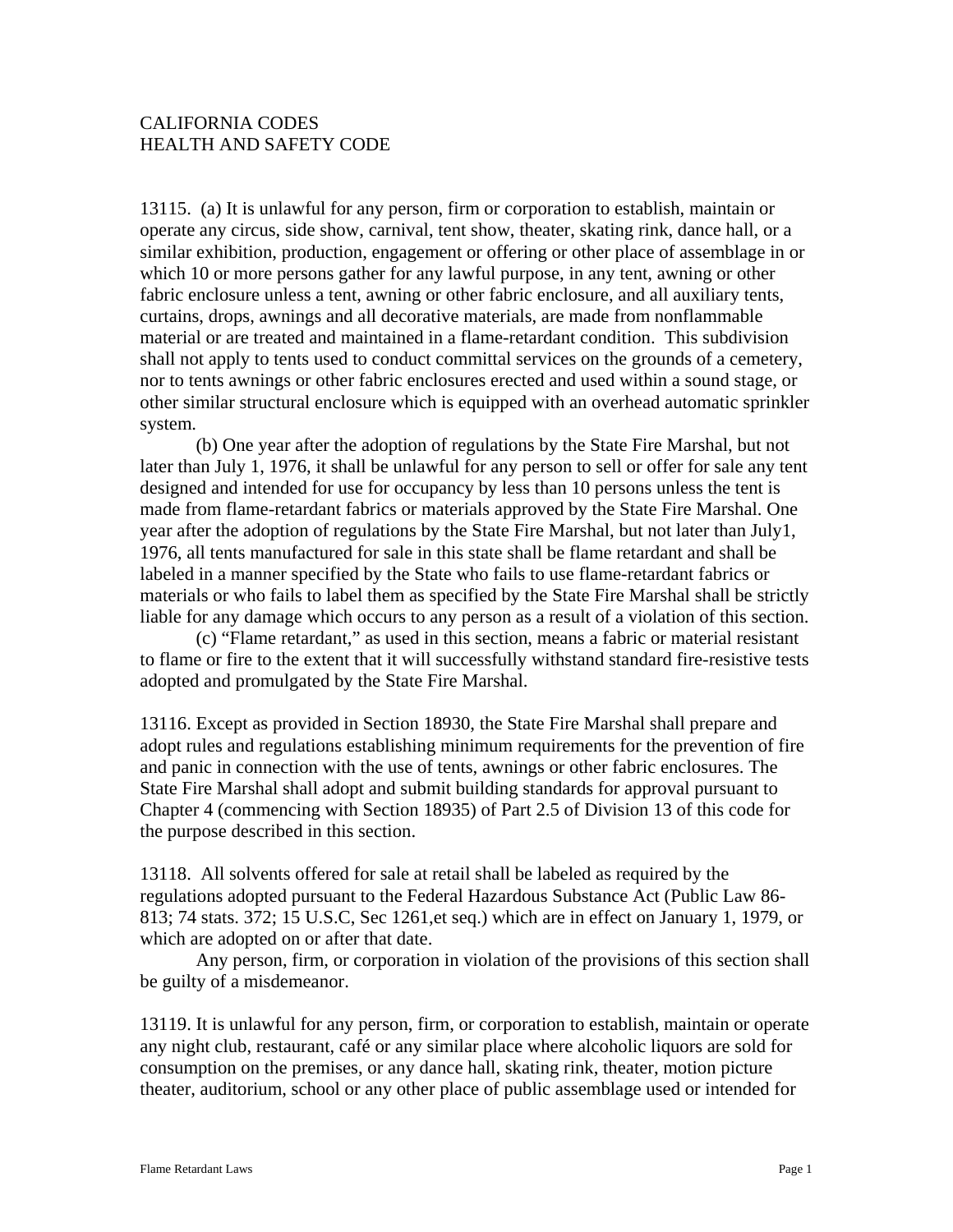use, as a place of amusement, entertainment, instruction, display, exhibition, unless all drapes, hangings, curtains, drops and all other similar decorative materials that would tend to increase the fire or panic hazard, are made from a nonflammable material, or other treated and maintained in a flame-retardant condition as defined in Section 13115. The provisions of this section shall not apply to portions of the premises which are not a part of and are not directly connected with that portion of the premises used for any of the above purposes.

13120. The State Fire Marshal shall establish minimum standard requirements, and shall adopt rules and regulations as are deemed necessary by him or her to properly regulate the manufacture, sale and application of flame-retardant chemicals and the sale of flameretardant treated fabrics or materials used or intended for use in connection with any occupancy mentioned in Section 13115 and 13119.

13121. The State Fire Marshal shall, before approving any flame-retardant chemical, fabric or material, require that flame-retardant chemicals and flame-retardant fabrics or materials be submitted to a laboratory approved by him or her for testing in accordance with the standards established pursuant to Section 13120.

13122. The State Fire Marshal shall promulgate and make available at cost of printing at least once each year a list of the flame-retardant chemicals, flame-retardant fabrics or materials, and flame-retardant application concerns approved by him or her. He or she may, without cost, furnish a single copy of each list to each flame-retardant chemical and application concern that is registered and approved by him or her and to all California fire officials.

13123. The State Fire Marshal shall remove from his or her approved list the name of any flame-retardant chemicals, flame-retardant fabric or material or any flame-retardant application concern where he or she finds after a hearing that any of the following causes exists:

- (a) Selling or offering for sale a flame-retardant chemical or a flame-retardant material that is inferior to that submitted for test and approval.
- (b) Distributing or disseminating or causing to be distributed or disseminated, misleading or false information with respect to any flame-retardant chemical, fabric or material.
- (c) Changing the flame-retardant chemical formula or methods of flame-retardant treatment without first notifying and obtaining approval of the change by, the State Fire Marshal.
- (d) Using chemicals other than those shown on the State Fire Marshal's approved list.
- (e) Using chemicals for the treatment of materials for which they have not been approved.
- (f) Failure to adequately and properly treat a fabric or material to make it flameretardant to the extent that it will successfully pass the flame-retardant tests established by the Stat Fire Marshal.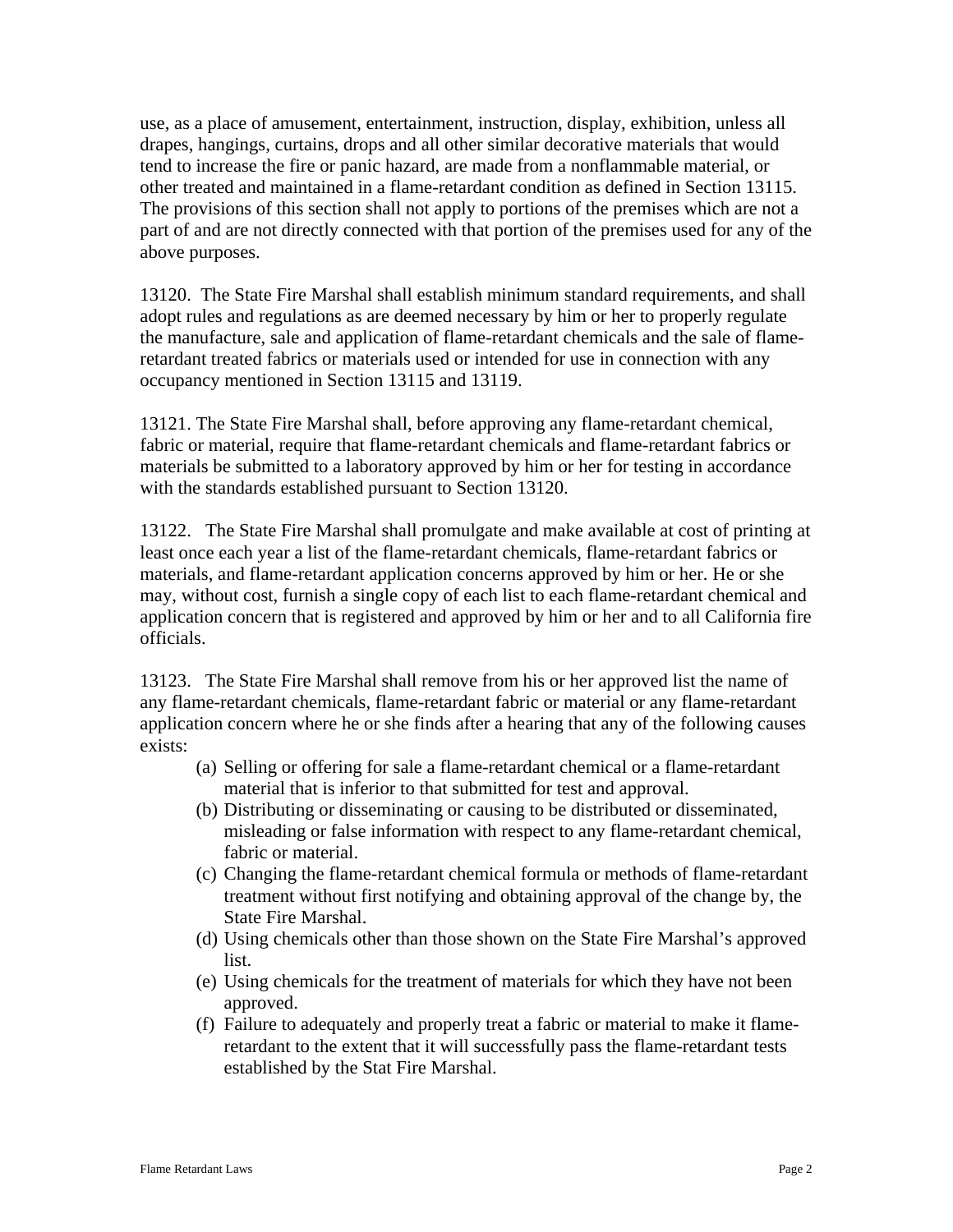(g) Violating any minimum standard or any rule or regulation adopted pursuant to Section 13120.

The proceedings shall be conducted in accordance with Chapter 5 (commencing with Section 11500) of Part 1 of Division 3 of Title2 of the government code and the State Fire Marshal shall have all the powers granted therein. Pending hearing and decision the State Fire Marshal may temporarily remove any name from the approved list for a period not to exceed 30 days, if he or she finds that the action required in the public interest. In any such case the order of temporary removal shall be effective upon notice to the persons affected thereby, and a hearing shall be held and a decision issued within 30 days after the notice.

13124. The name of any chemical, chemical concern or flame-retardant application concern whose name has been removed from the approved list for a period of 90 days from the date of removal.

13125. The name of any chemical, chemical concern or flame-retardant application concern shall not be restored to the approved list until a new application, accompanied by a new registration fee, has been filed with the State Fire Marshal.

13126. With the advice of the State Fire Advisory Board, the State Fire Marshal shall prepare and adopt rules and regulations establishing minimum standards and specific procedures for the approval of flame-retardant chemicals, flame-retardant materials and flame-retardant applicator concerns whose names are to appear on the approved list.

13127. (a) Any chemical manufacturing concern, or any flame-retardant application concern, or any concern marketing a flame-retardant fabric or material that desires to have it's name appear on the approved list shall first make application to the State Fire Marshal on forms provided by the State Fire Marshal.

(b) For purposes of this section, Sections 13128 and 13129:

 (1)"General applicator" means a concern that engages in the business of or performs for a fee the application of a flame-retardant compound or chemical to any textile including decorative materials.

 (2):"Limited applicator" means a concern that engages in the business of or performs for a fee the application of a flame-retardant compound or chemical to nontextile decorative items, including Christmas trees.

 (c) (1) The annual registration fee renewal period for chemical manufacturing concerns, concerns marketing a flame-retardant fabric or material, and general applicators shall begin on January 1 and end May 1 preceding the registration year for which the renewal is requested. A penalty of 50 percent of the listing fee shall be assessed in all cases where the renewal fees are not paid on or before May 1, preceding the registration year for which renewal is requested.

 (2) The annual registration fee renewal period for limited applicators shall begin September 15 and end on October 31 preceding the registration year for which the renewal is requested. A penalty of 50 percent of the listing fee shall be assessed in all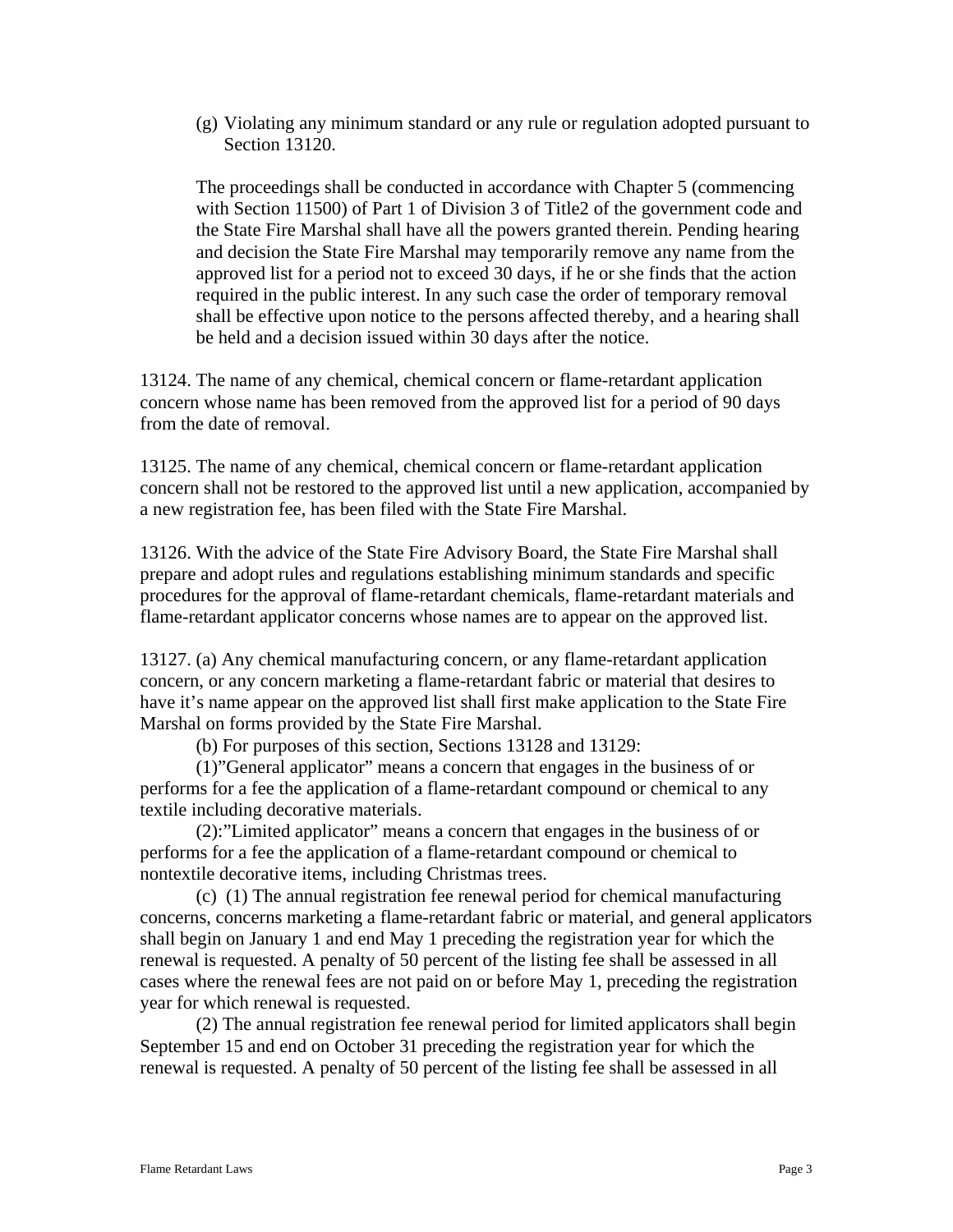cases where the fees are not paid on or before October 31, preceding the registration year for which renewal is requested.

 (d) All applications shall be accompanied by a registration fee established by the State Fire Marshal. The registration fee shall not exceed the amount necessary to cover the costs incurred by the State Fire Marshal in carrying out Sections 13120 to 13126, inclusive.

13128. (a) The annual and renewal registration fee period for chemical manufacturing concerns, concerns marketing a flame-retardant fabric or material, and general applicators shall be for the fiscal year period from July1 to June 30 or for the remaining portion thereof.

 (b) The annual and renewal registration fee period for limited applicators shall be for a fiscal year period from November 1 to October 31 or for the remaining portion thereof.

13129. (a) The State Fire Marshal shall remove from the approved list the names of all chemicals, chemically treated fabrics or materials and the names of all flame-retardant general applicator concerns for which renewal registration fees have not been paid prior to May 1 of each year.

 (b) The State Fire Marshal shall remove from the approved list the names of all flame-retardant limited applicator concerns that have not paid their renewal registration fee prior to October 31 of each year.

13130. All money collected pursuant to this chapter shall be deposited in the State Fire Marshal Licensing and Certification Fund established pursuant to Section 13137, and shall be available to the State Fire Marshal upon appropriation by the Legislature to carry out the purpose of this chapter.

19810. (a) "Article" as used in this chapter means and includes any article of wearing apparel, cloth, drapery or other fabric or material made from or containing any natural or synthetic fiber.

(b) "Vendor" as used in this chapter means any individual, firm or corporation engaged in the manufacture for sale or the sale of articles as herein defined.

(c) "Inflammable article" as used in this chapter is any article made from or containing natural or synthetic fiber and determined by the Fire Marshal to be so highly inflammable as to constitute a dangerous risk of fire and hazard of injury to persons and property, taking into consideration the use or uses for which the article is made and designed to serve.

(d) It has recently come to notice that of the various natural or synthetic fibers adapted and adaptable for use in the making of articles, as herein defined, some are so inflammable as to constitute a dangerous risk of fire and hazard of injury to persons and property. Provision should be made for the avoidance of such risks and hazards by preventing the use of such highly inflammable fibers.

It is not feasible by statute to prescribe more specific tests than those herein prescribed, for it would appear that none such have yet been fully developed. It is necessary,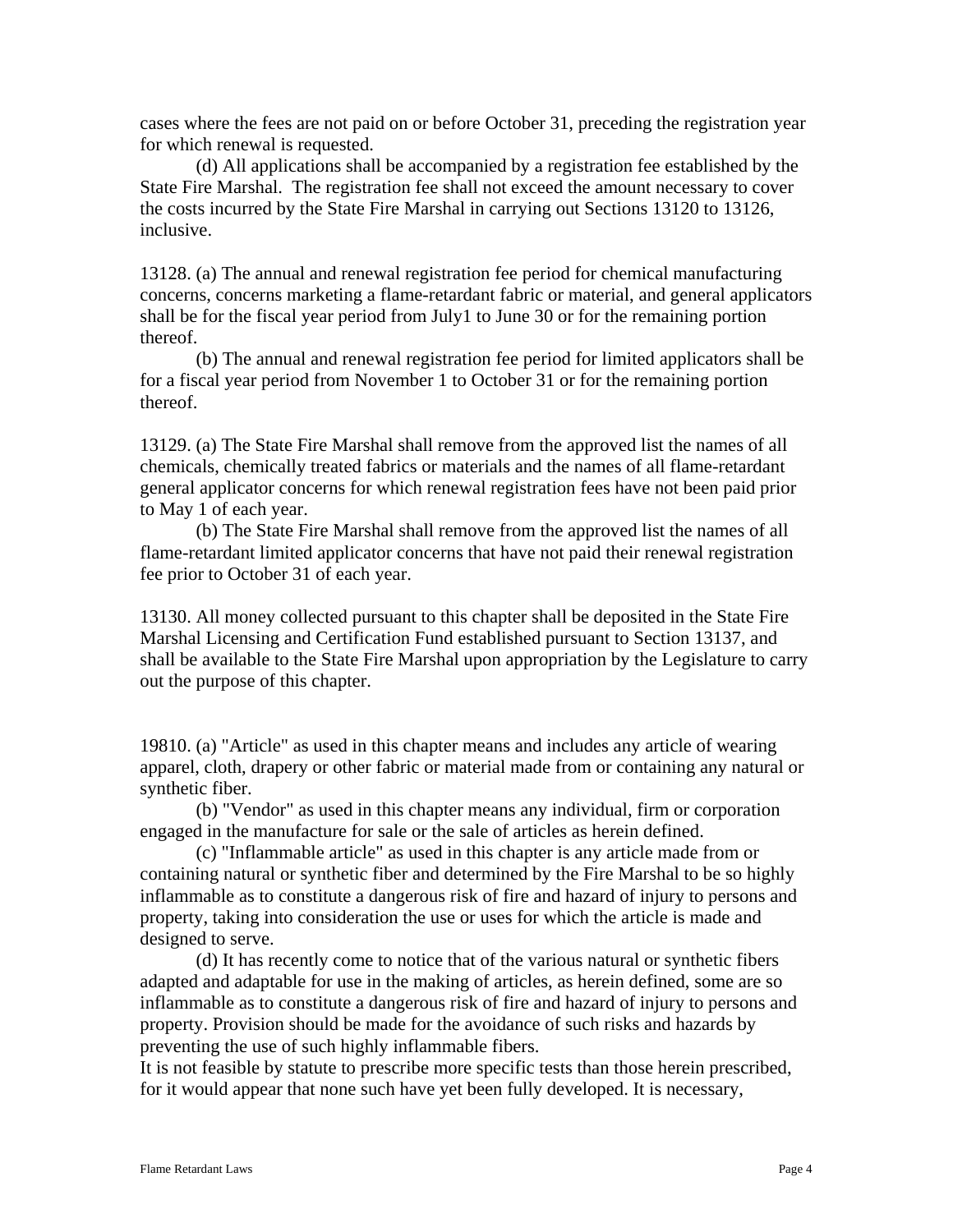therefore, to commit to the State Fire Marshal the conduct of research in these matters, the development of tests for these materials, and the administration of the provisions of this chapter for the prevention of the risks and the avoidance of the hazards described.

19811. The Fire Marshal of the State of California or any Deputy State Fire Marshal has right of access to the premises of any vendor during business hours for the purpose of determining whether inflammable articles are being manufactured or offered for sale therein and may take either an entire article or samples thereof in such quantities as may be necessary for analysis.

19812. Any article or samples taken under the provisions of Section 19811 hereof shall be subjected to tests by the Fire Marshal and determination made by him as to whether or not the article or samples are inflammable articles as defined in Section 19810.

19813. The State Fire Marshal may make such rules and regulations relating to inflammable articles as defined in Section 19810 as may reasonably be necessary to effectuate the purposes of this act and prevent the risk of fire and avoid the hazards of injury to life and property in this chapter described. He shall mail copies of all rules and regulations and amendments thereto to all vendors and trade associations filing a written request for such notification with him.

19814. Any inflammable article in the possession of any vendor in violation of the rules or regulations of the State Fire Marshal shall be subject to seizure by the State Fire Marshal or any Deputy State Fire Marshal. Any inflammable article seized under this section may be disposed of by the State Fire Marshal by summary destruction at any time subsequent to 30 days from such seizure or 10 days from the final termination of proceedings under the provision of Section 19815, whichever is the later.

19815. Any vendor whose property is seized under the provisions of Section 19814 may within 10 days after such seizure petition the State Fire Marshal to return the property seized upon the ground that such property was illegally or erroneously seized. Any petition filed hereunder shall be considered by the State Fire Marshal within 60 days after filing and an oral hearing granted the petitioner if requested. Notice of the decision of the Fire Marshal shall be served upon the petitioner. The Fire Marshal may order the property seized under this act disposed of or returned to the petitioner if illegally or erroneously seized. The determination of the Fire Marshal is final unless within 60 days an action is commenced in a court of competent jurisdiction in the State of California for the recovery of the property seized by the Fire Marshal.

19816. Any vendor who knowingly and willfully violates any rule or regulation of the Fire Marshal relating to inflammable articles shall be guilty of a misdemeanor.

19817. No person may manufacture, sell, or exchange, possess with intent to sell or exchange, or expose or offer for sale or exchange any eyeglass or sunglass frame made of cellulose nitrate or any other material whose flammability characteristics approximate those of cellulose nitrate. Any such frame is an inflammable article.